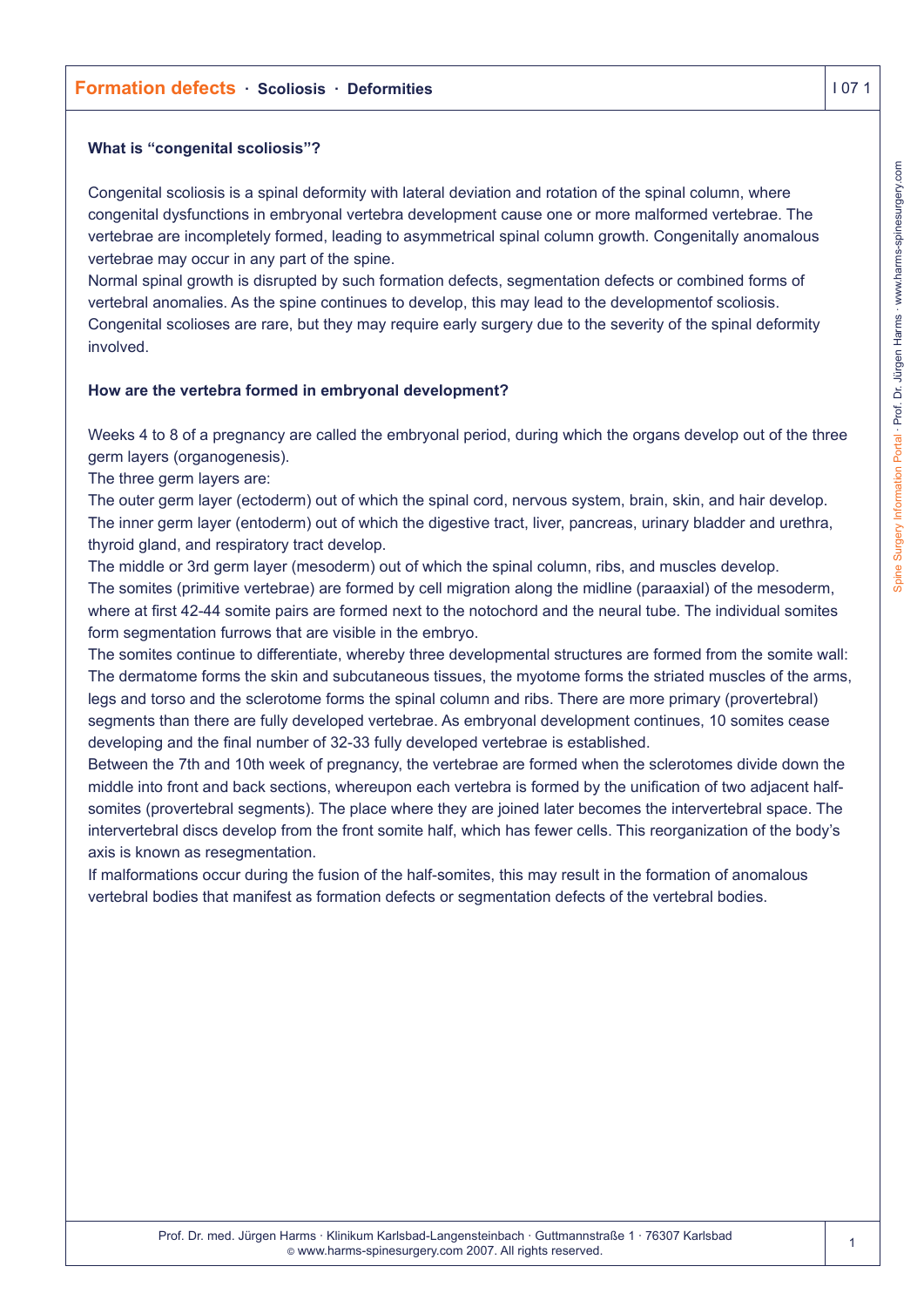• Three formed somite pairs in a human embryo in about the 3rd to 4th week of pregnancy (from the rear, yolk sac opened)



# **What forms of congenital vertebral anomalies are there?**

There are three types: formation defects, segmentation defects and a combined form of these vertebral defects.

# **Formation defect**

In a formation defect, a vertebral body is incompletely formed. This occurs in different forms:

# **• Anterior formation defect (wedge vertebra)**

• Wedge vertebra (sagittal view) • Normal mid-thoracic spine,



seen from the side



Prof. Dr. med. Jürgen Harms · Klinikum Karlsbad-Langensteinbach · Guttmannstraße 1 · 76307 Karlsbad © www.harms-spinesurgery.com 2007. All rights reserved.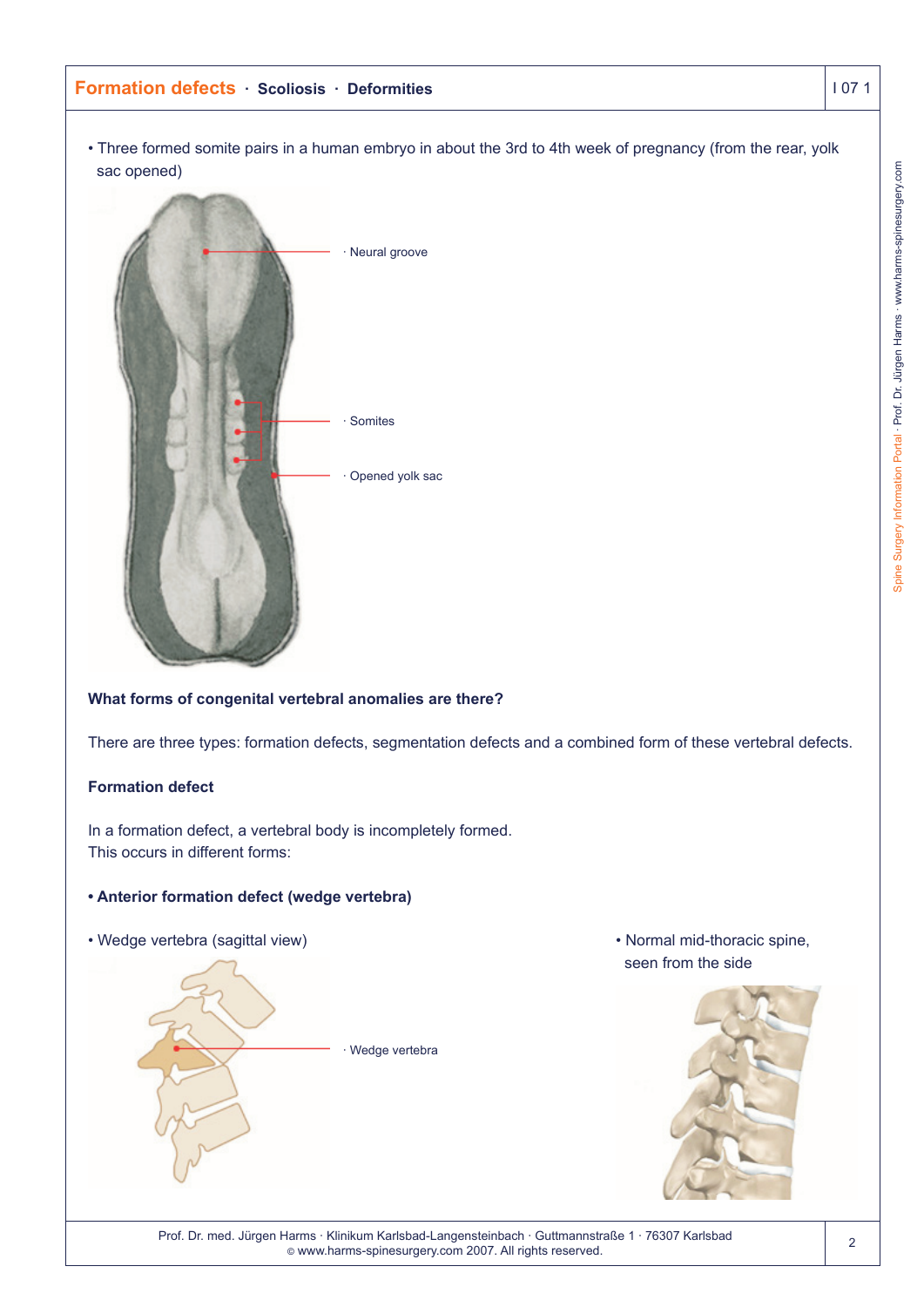Prof. Dr. med. Jürgen Harms · Klinikum Karlsbad-Langensteinbach · Guttmannstraße 1 · 76307 Karlsbad © www.harms-spinesurgery.com 2007. All rights reserved.

# **Formation defects · Scoliosis · Deformities I 07 1**

A wedge vertebra results from dysplastic (faulty) formation of a vertebral body on one side where the pedicles are still present.

# **· Lateral formation defect (hemivertebra)**

• Vertebral section with two hemivertebrae, compensated



Lateral formation defects result in hemivertebrae with dysplastic formation of one side of the vertebra. Hemivertebrae occur in various forms. On one side of the vertebra the pedicles and vertebral joints may not be formed at all, or the vertebral contour may show just a slight inclination.

Hemivertebrae may occur singly or there may be more than one and they can lead to a deformity of the spinal column in the frontal and sagittal profiles. In cases where two hemivertebrae are present and face in opposing directions above and below an intact formed vertebra, the two hemivertebrae may compensate the tendency of the spinal column to assume a pathological curvature (see illustration).

# **· Central formation defect**

 $\overline{0}$ 

0



A central vertebral body defect results in the formation of a butterfly vertebra. The existing parts of the vertebra may show growth joints or they may be fused with the vertebral bodies of the adjacent vertebral segment. Butterfly vertebrae of normal height do not necessarily result in a deviation of the spinal column axis.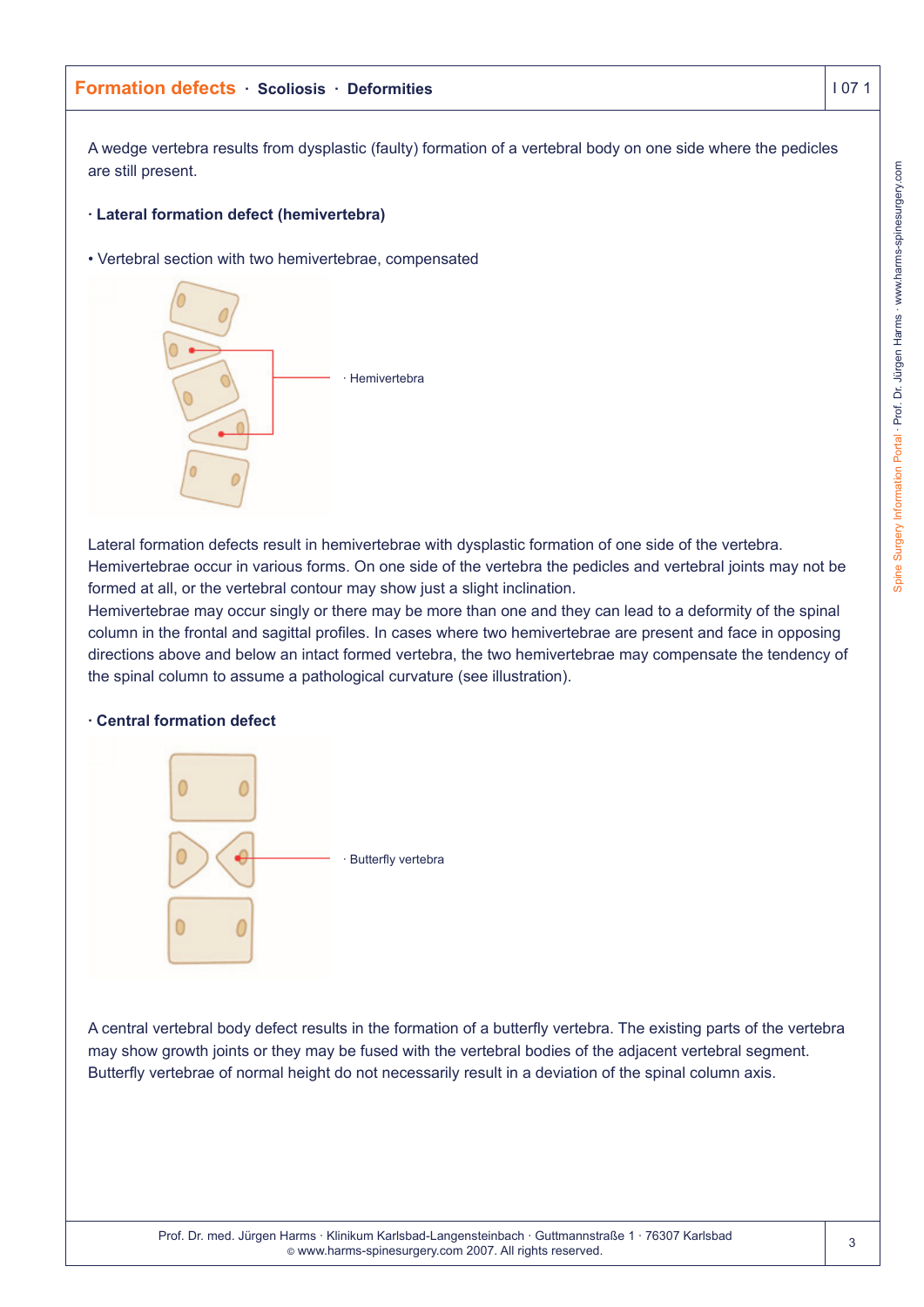## **What are the possible courses of congenital scoliosis?**

The spontaneous course of congenital scoliosis is variable and depends on the extent of the anomaly. Some anomalies, such as incarcerated or balanced hemivertebrae, have a favorable prognosis, unlike rapidly progressive forms such as hemivertebrae with contralateral bar formation. The formation of 2 unilateral hemivertebrae generally leads to a pronounced curvature requiring early intervention. A complete unilateral formation defect results in a hemivertebra, one of the commonest causes of congenital scoliosis. With the exception of a few incarcerated forms, a hemivertebra has a nearly normal growth potential, so that it forms a wedge-shaped deformity that grows worse over time. Both the dimension and the rigidity of the major curve increase with age. Minor countercurves develop in the originally healthy adjacent spinal column sections, which also rigidify with age, sometimes causing more problems than the wedge vertebrae themselves.

Simple hemivertebrae, according to McMaster and Ohtsuka, cause a progression of spinal column curvature of 1-3.5° per year. The course is least favorable if the wedge vertebrae are located in the lower thoracic spine and at the thoracolumbar transition. Hemivertebrae in combination with contralateral bar formation show a progression rate of 5-10° and more per year, clearly demonstrating the dramatic nature of this malformation. If the situation is unfavorable, the congenital scolioses may also be combined with a progressive kyphosis, which has a very unfavorable prognosis. In particular, this deformity may also result in myelopathy (spinal cord damage) with worsening neurological problems as the patient ages.

# **How are congenital scolioses treated?**

Conservative therapy is not promising since the asymmetrical growth patterns cannot be influenced by brace therapy. The only possible therapeutic objective here would be to influence the developing minor countercurve. In view of the unfavorable spontaneous course, confirmed or expected progression represents an indication for surgery.

The surgical methods described to date are:

- · In situ fusion
- · Convex-side hemiepiphysiodesis
- · Convex-side hemiarthrodesis
- · Growth-guidance surgical methods
- · Instrumentation with Zielke-Askani growing rod
- · Vepter instrumentation

In addition to the surgical methods listed above, a further alternative is hemivertebral resection with fusion (removal of hemivertebra followed by surgical spondylodesis) of the affected spinal section.

Resection of a hemivertebra was first described by ROYL in 1928, but the method did not establish itself until much later. In 1979, LEATHERMAN was the first to report good results with a number of hemivertebral resections in two-session (dorsal, then ventral) operations. Correction after resection of the hemivertebra was achieved with a plaster or plastic brace worn over a period of about 6 months. Alternatively, the gap resulting from resection of the hemivertebra was closed using compression instrumentation (Harrington) hooks.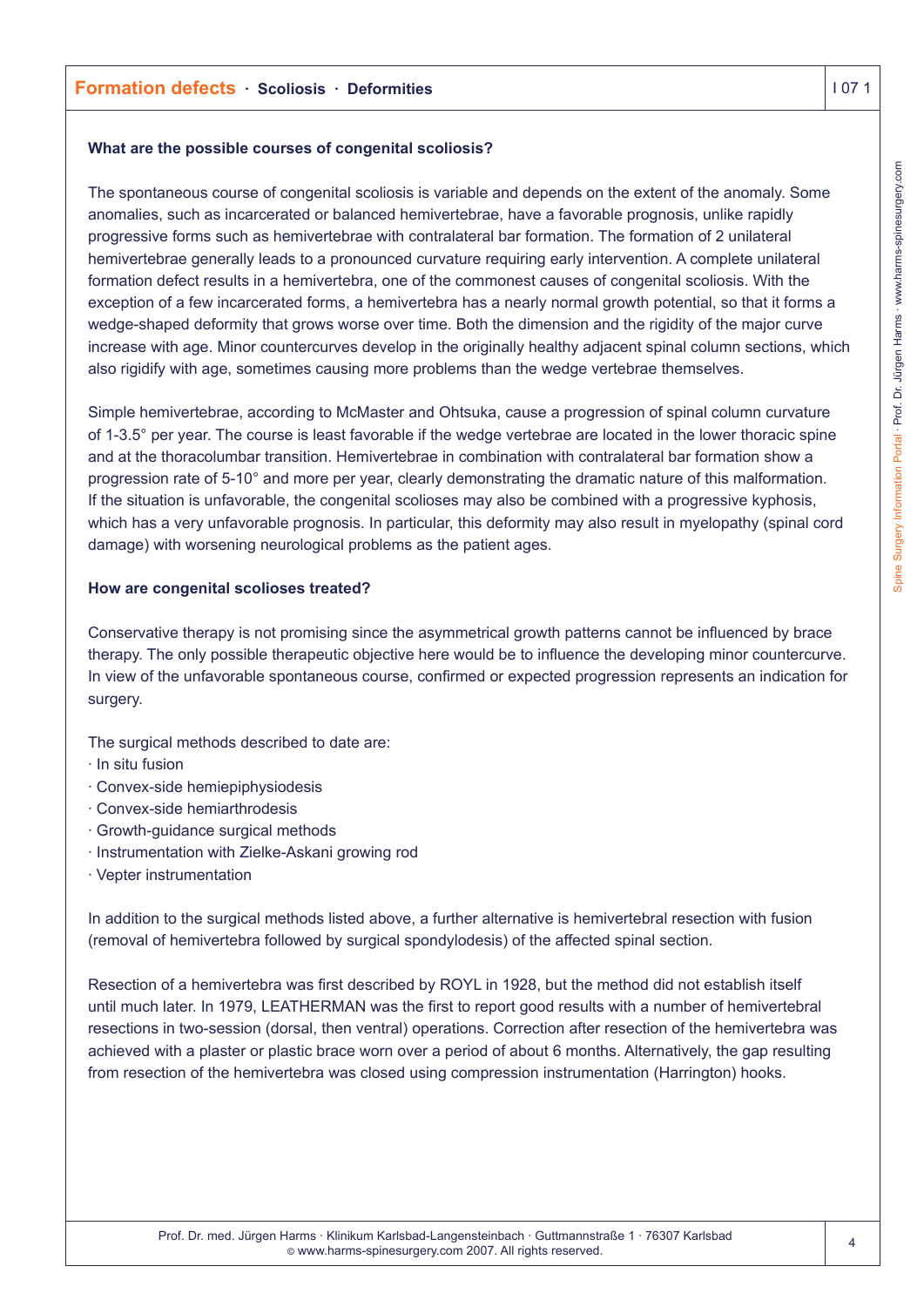The disadvantages of combined wedge vertebra resection acc. to LEATHERMAN are as follows:

- · Necessity of a second ventral surgical session with repeated anesthesia
- · Correction in brace with long-term immobilization difficult to realize in the thoracic region in particular
- · Compression with hook instrumentation requires stable dorsal bony structures, making its use highly questionable and conditional in small children.

We developed a wedge vertebra resection technique designed to avoid the pitfalls of this method. Our method requires dorsal access only. It was carried out for the first time in 1991 and is characterized by two basic principles:

- · Complete resection of the hemivertebra via dorsal access only
- · Correction and stabilization by means of short-length and semirigid transpedicular instrumentation.

# **Surgical technique:**

In dorsal access (from behind) the hemivertebra and adjacent vertebra are exposed including the small intervertebral joints. Preparation of the costal facet joints is also necessary in the thoracic spine. The entry points for the pedicle screws in the adjacent vertebrae are first marked with needles. The position and direction of the needles are then checked via the image converter (fig. 1).

# fig. 1



The pedicle screws are inserted following drilling and threading. The dorsal portions of the hemivertebra are resected (removed) including the lamina, joint facets, transverse process, dorsal portions of the pedicles. The dural sac and nerve roots above and below the pedicle of the hemivertebra are exposed (fig. 2).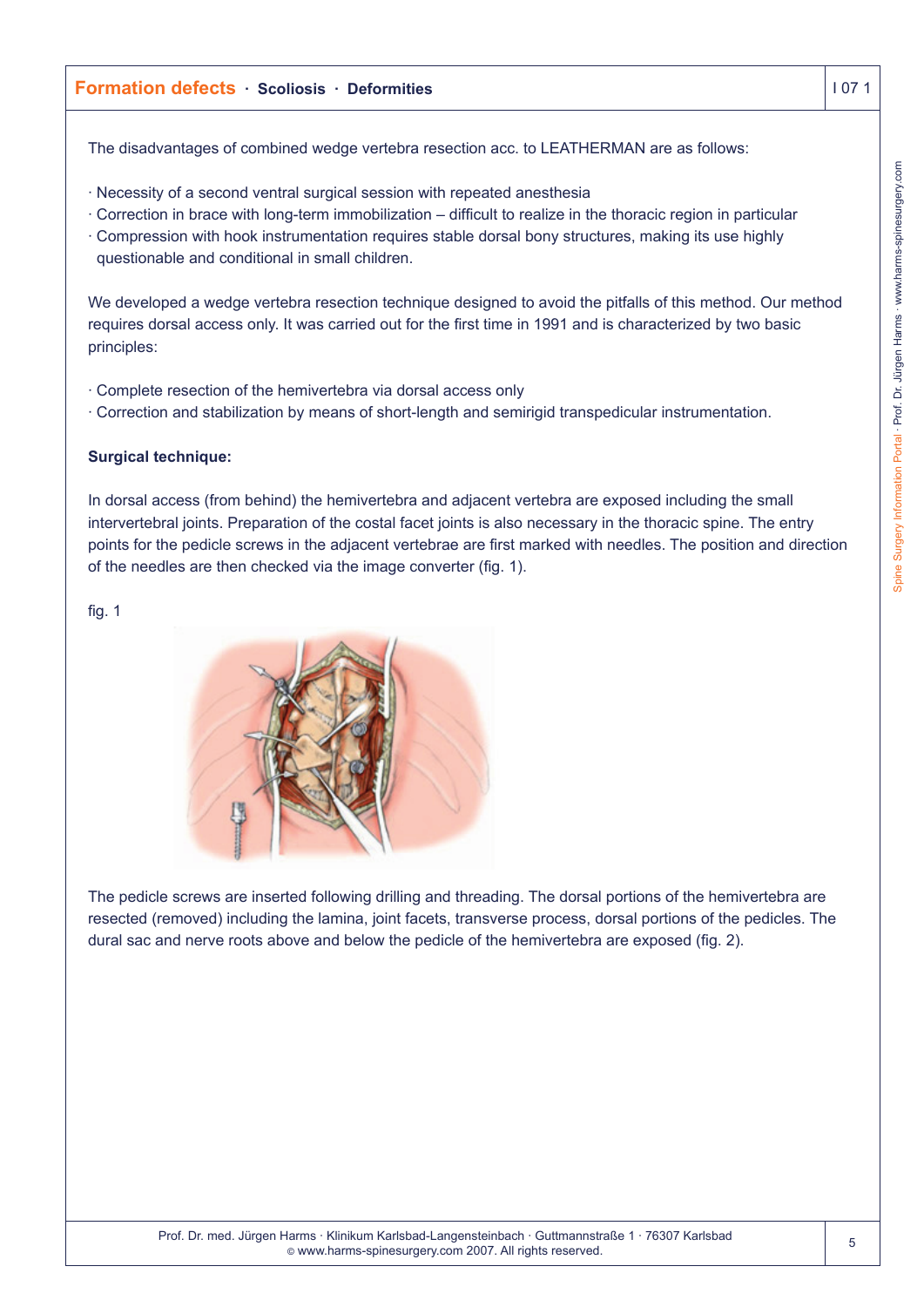## **Formation defects · Scoliosis · Deformities I 07 1**

# fig. 2



Following resection of the pedicles, the lateral portion of the hemivertebra is exposed: in the lumbar spine this requires resection of the transverse process, and in the thoracic spine the extra caput costae (posterior ends of the ribs) must be resected to expose the lateral wall of the vertebral body properly. Preparation of the lateral wall and anterior wall of the vertebral body is blunt, and can be done either below or outside the periosteum. It is important to intoduce a blunt spatula at this point to protect the vessels lying ventrally in front of the hemivertebra (fig. 3).

#### fig. 3



While protecting the dural sac (surrounding the spinal cord) and nerve roots, the intervertebral discs adjacent to the hemivertebra are then incised and removed. The remainder of the pedicle, together with the hemivertebra, is then mobilized and removed (fig. 4).

#### fig. 4



Prof. Dr. med. Jürgen Harms · Klinikum Karlsbad-Langensteinbach · Guttmannstraße 1 · 76307 Karlsbad © www.harms-spinesurgery.com 2007. All rights reserved.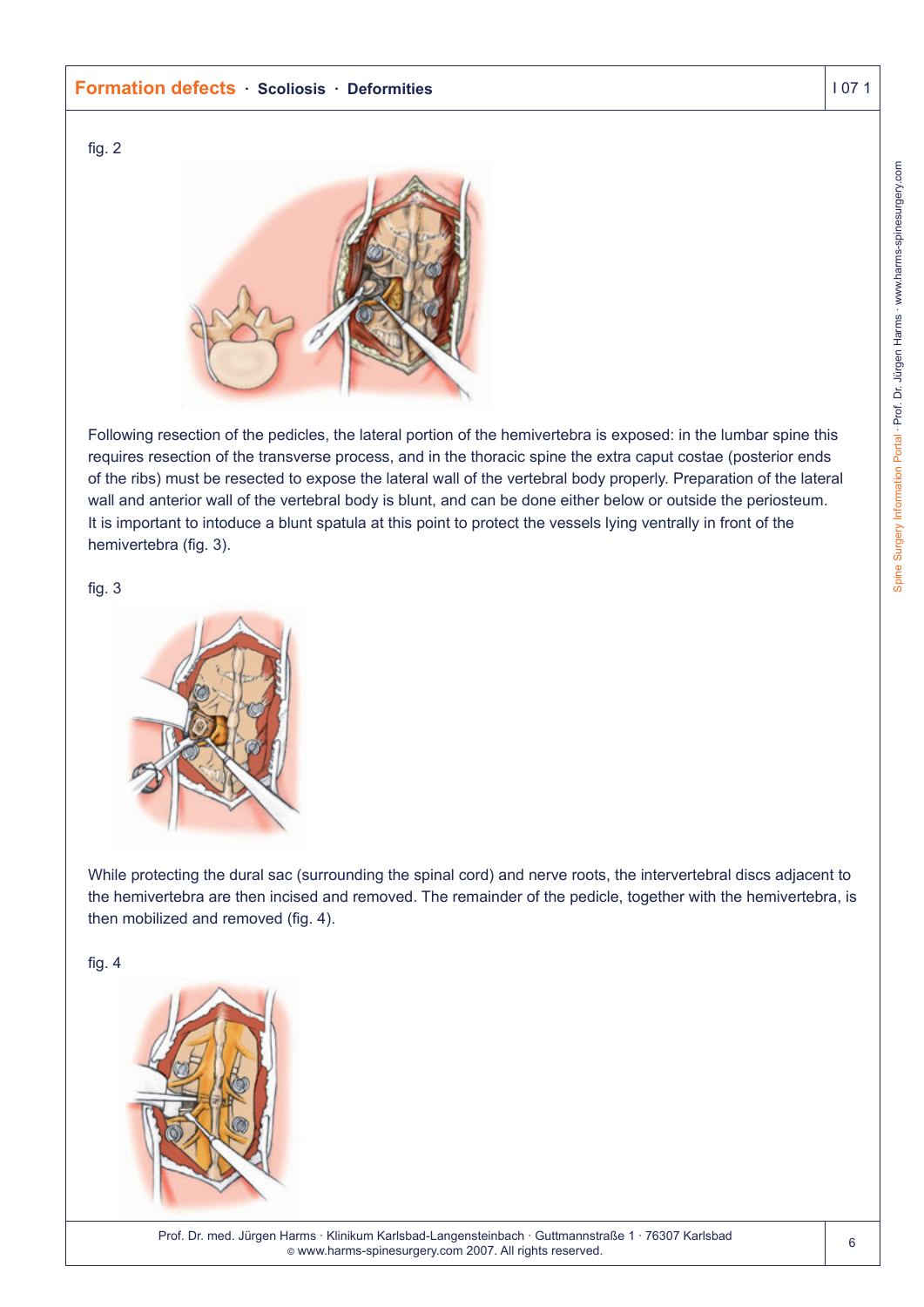Then the intervertebral disc on the concave side connecting the two vertebral bodies on the cranial and caudal side of the hemivertebra is removed. The upper plates of the adjacent vertebra are then freshened (fig. 5).

# fig. 5



Now the longitudinal supports are inserted on the convex side with compression via the convexity, completely closing the gap resulting from the resection of the hemivertebra. The freshened endplates of the adjacent vertebral bodies move close together. The bone material from the hemivertebra is packed in to facilitate rapid bony fusion. Dynamic stabilization is also carried out in the concavity (figs. 6 and 7).

figs.  $6$  figs. 7







In the presence of an additional pronounced kyphosis, a titanium cage can be inserted as a ventral support into the intervertebral disc space. This cage then acts as a support or pivotal point for dorsal compression to achieve segmental lordosis. This also prevents the spinal cord from being shortened excessively.

For single hemivertebrae with no other anomalies, it usually suffices to fuse only the two vertebrae adjacent to the hemivertebra. For more pronounced structural changes in the adjacent vertebrae or a greater degree of kyphosis, additional segments can be temporarily involved in the instrumentation. In cases of contralateral bar formation and rib synostoses, the bar is severed and the concave-side capiti costae are resected. The instrumentation must be done over the entire length of the bar.

# **Follow-up treatment:**

As a rule, patients can leave their beds on the first day after the operation. Depending on the stability of the instrumentation and the length of the fusion, a brace (2-shell orthotic device or Stagnara brace) is fitted and worn for about 12 weeks.